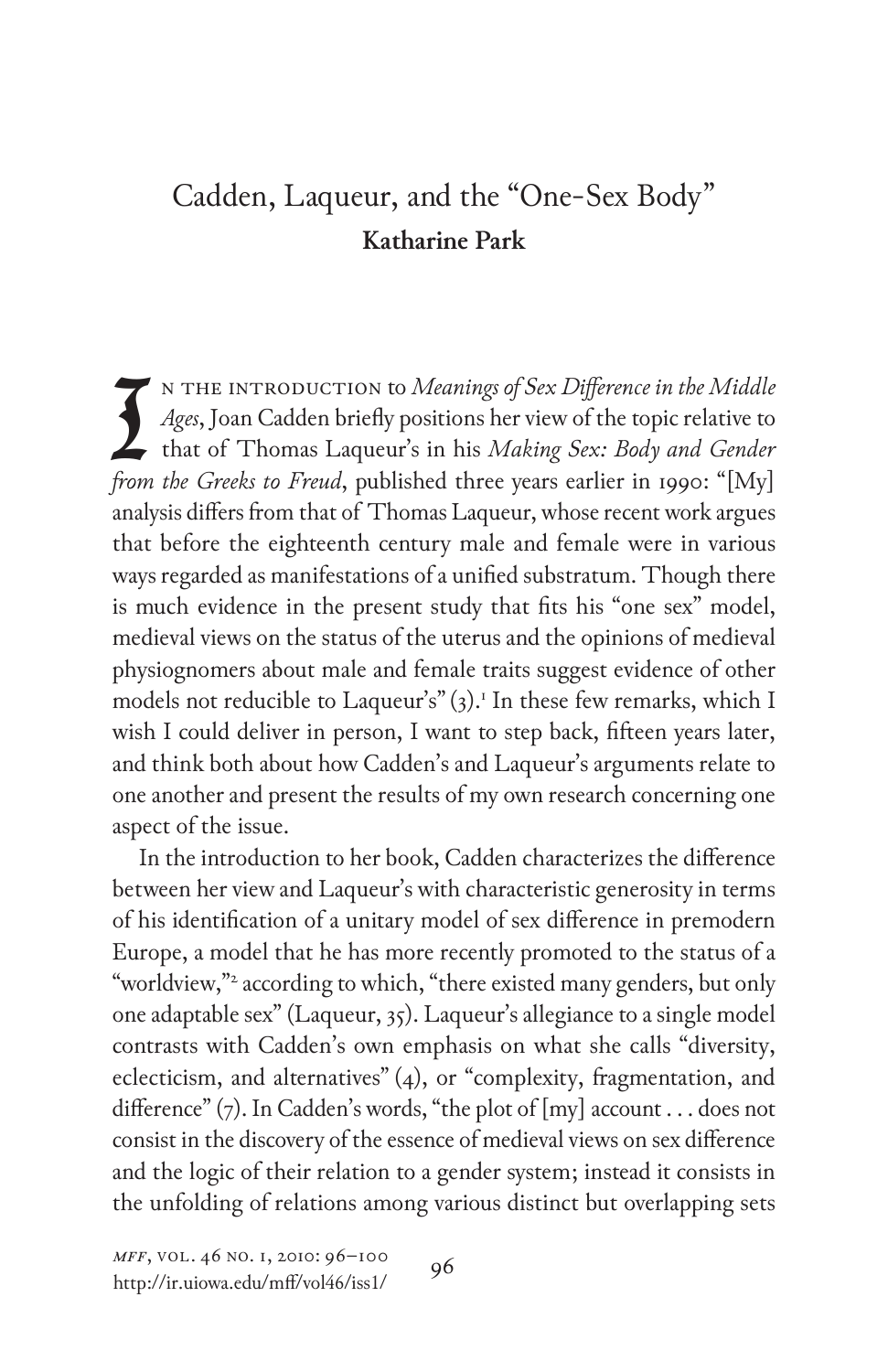of theories, values, and interests" (10). This approach is very much in keeping with the "comic mode" of historiography advocated by Caroline Bynum in the introduction to *Fragmentation and Redemption*, which appeared the same year as *Making Sex*. 3 And it contrasts dramatically with Laqueur's taste for Foucauldian schemas, notably the one Foucault proposed in his introduction to the English translation of *Herculine Barbin, Being the Recently Discovered memoirs of a Nineteenth-Century French Hermaphrodite*, published in 1980. There Foucault divided all of Western thinking about sex difference into two periods: one before the invention of the idea of "true sex" ca. 1800, and one dominated by that very idea. This is the "plot" that, with some minor adjustments in terminology, yielded the framework of Laqueur's book.4

Yet contained within this general methodological contrast between Laqueur's approach and Cadden's are more specific differences—beyond the obvious fact that for Laqueur the Middle Ages figured only as a "millennial chasm" (his words) separating Galen from the inhabitants of Renaissance and Reformation Europe (63). Perhaps the most basic is his persistent association of premodern views of sex difference with the inverted anatomy of the male and female genitals first proposed by Galen in Book 14 of *On the Use of Parts*, despite intermittent attempts to supplement this with gestures to the physiology of generation and sexual pleasure. Cadden, in contrast, consistently privileges function and physiology—"seeds and pleasures," as she titles her first chapter—over the shape of the genitals in thinking about sex difference. In fact, she devotes only five pages to the morphological differences between men and women (177–81), of which the longest section deals with patterns of hair growth.

So what happens to Laqueur's argument if we do *not* treat the Latin Middle Ages as a mere vehicle of transmission for classical ideas—if we take seriously the long, complex, largely plotless story told by Cadden, which traces the ever denser accumulation of ideas, themes, questions, and points of view regarding sex difference over the period from the eleventh to the later fourteenth century?<sup>5</sup> One answer is clearly that it complicates it. Given the multiplicity of views of and approaches to the topic by medieval scholars, it is difficult to sustain any claim, as Cadden makes clear, that there was a single model of sex difference in the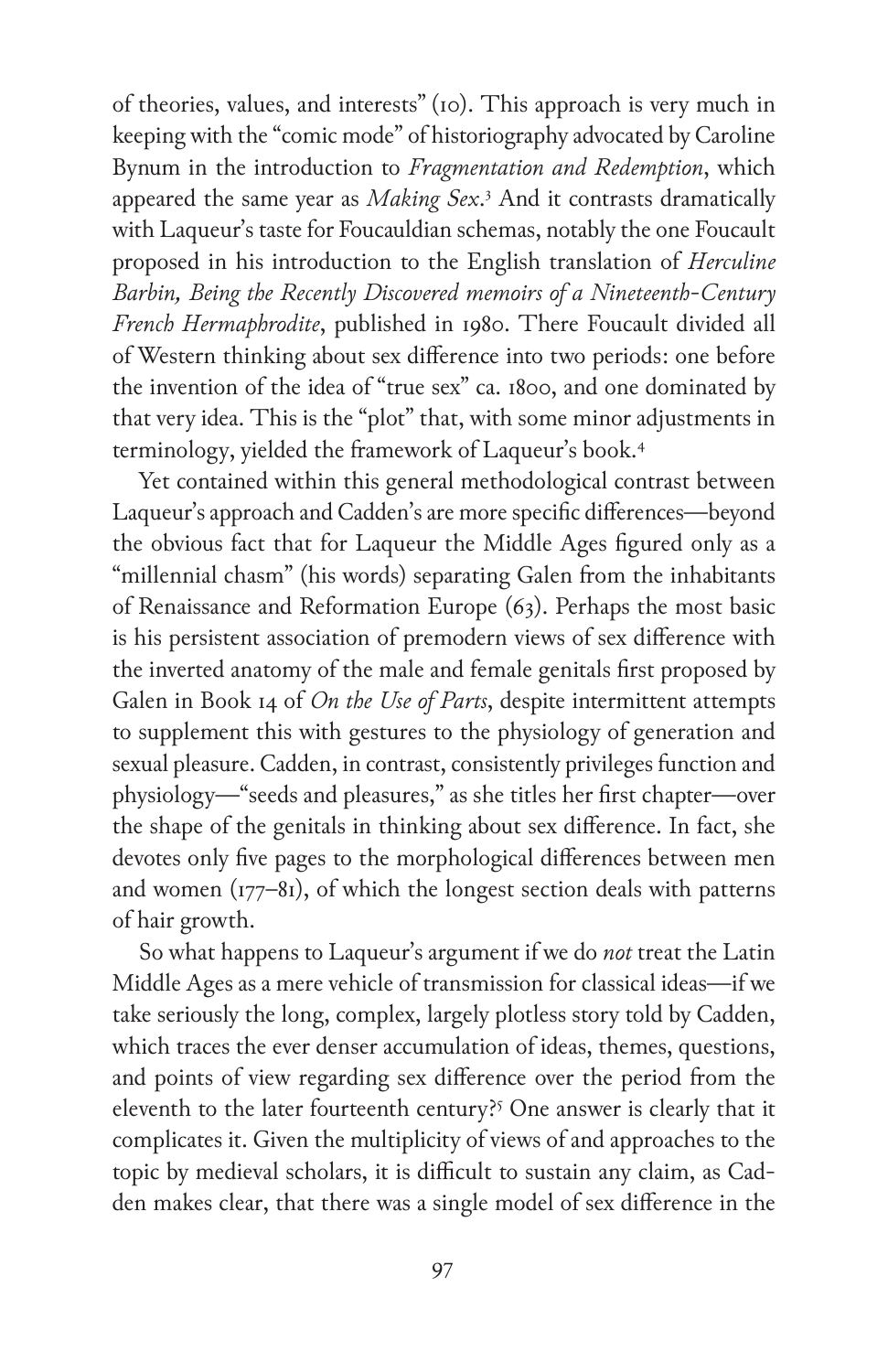premodern period. I would, however, go further in contesting Laqueur's account, which hinges on the contention that during the "millennial chasm" between the composition of Galen's *On the Use of Parts* and the early sixteenth century, "various Latin translations, compendia, and Arabic intermediaries transmitted the one-sex body of antiquity [i.e., of Galen's *On the Use of Parts*] into the age of print" (63).

Some time ago, I set myself the task of tracing the route taken by Galen's one-sex body across this "millennial chasm." From the outset, I assumed that the story would be messier and more complicated than Laqueur suggested. In fact, I expected to find the situation that Cadden identified with respect to medieval opinions regarding the related problem concerning the existence of female and male seed: an absence of consensus, strong arguments on both sides of the issue, together with attemps to reconcile the two positions. Thus I thought that I would find accounts of the body as governed by genital homology coexisting and in conversation with accounts that emphasized the difference between the sexes.

What I actually found surprised me, although it is entirely in keeping with Cadden's own observation that "Galen's monumental *On the Use of Parts*, which contains ample relevant material and was available in Latin in abbreviated form from the late twelfth century, did not play a direct role in the main conversation about reproductive roles, sex determination, and sexual pleasure in the natural philosophy or medicine of the late Middle Ages" (108). Before 1500 I could find no convincing expressions of the idea of genital homology at all, even as an alternative to be discarded, except for a few brief passages in the works of several late medieval surgeons, including Guy de Chauliac, who seems to have been one of the only medieval scholars to assimilate the full text of Galen's *On the Use of Parts*. 6 Not only did *On the Use of Parts* not circulate—for example, it did not appear in any of the first four printed editions of Galen's *Opera*—but the Latin translation of the Arabic abbreviation of it mentioned by Cadden, which did, lacked the last four books, including Book 14, in which the homology was found. The same was true of Alfanus's Latin translation of Nemesius's *De natura hominis*, which Laqueur also cites as an important late classical source, and which was also incomplete.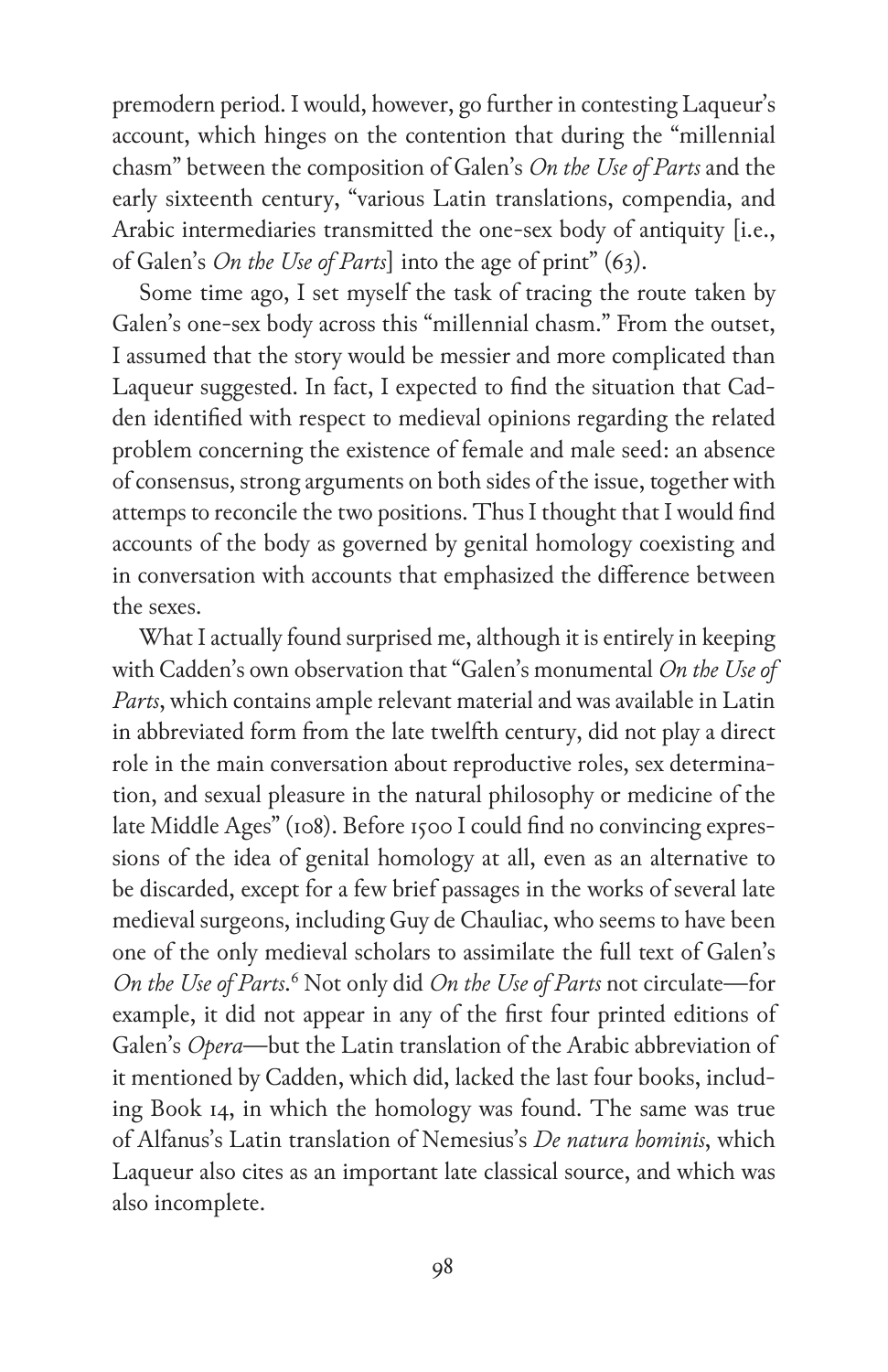The homologies did appear in one chapter of Avicenna's *Canon*, on the anatomy of the uterus. This chapter was the object of a number of late medieval commentaries, none of which foregrounded the genital homologies at all. Throughout this period, rather, discussions of the anatomy and physiology of the uterus focused on the two functions that most clearly differentiated women's bodies from men's: menstruation and the ability to conceive and carry offspring. While there was no sense that men's and women's bodies were opposites—they were understood to share many aspects of their non-reproductive anatomy and physiology—their genitals were presented not as spatially inverted, but as distinct in function and form.

Laqueur is correct to point out the power of Galen's one-sex body in sixteenth- and seventeenth-century European culture, but he wrongly assumes that it spent the intervening centuries percolating along. When it reappeared, it was as part of the humanist revival of interest in the works of Galen, as opposed to medieval compilations and commentaries, and one important focus was the long-neglected *On the Use of Parts*. Thus the appearance of the one-sex body in the early modern period represents a resurrection of a Greek idea that had effectively played no role in Latin (as opposed to Arabic) medical culture for well over a thousand years. Beginning around 1500, *On the Use of Parts* began to circulate in manuscript, in which form it strongly influenced the work of the early sixteenth-century Italian anatomists Alessandro Benedetti and Jacopo Berengario da Carpi. After it was finally printed, in 1524, we find its traces in the work of Charles Estienne, and, of course, Andreas Vesalius, who gave us the woodcut of the penile vagina that we, like sixteenth- and seventeenth-century readers, writers, and publishers, have grown to know and love so well. In other words, the "one-sex body" is not a pure invention: rather it is a specific idea contained in a couple of paragraphs of a single book of a single work of Galen. Its *fortuna* is closely connected with the complicated *fortuna* of that book, which was virtually nil in the medieval period. What needs explaining, then, is not, as Laqueur claims, "why did the attractions of this model fade at all?" (61), but why did they appear?

*Harvard University*